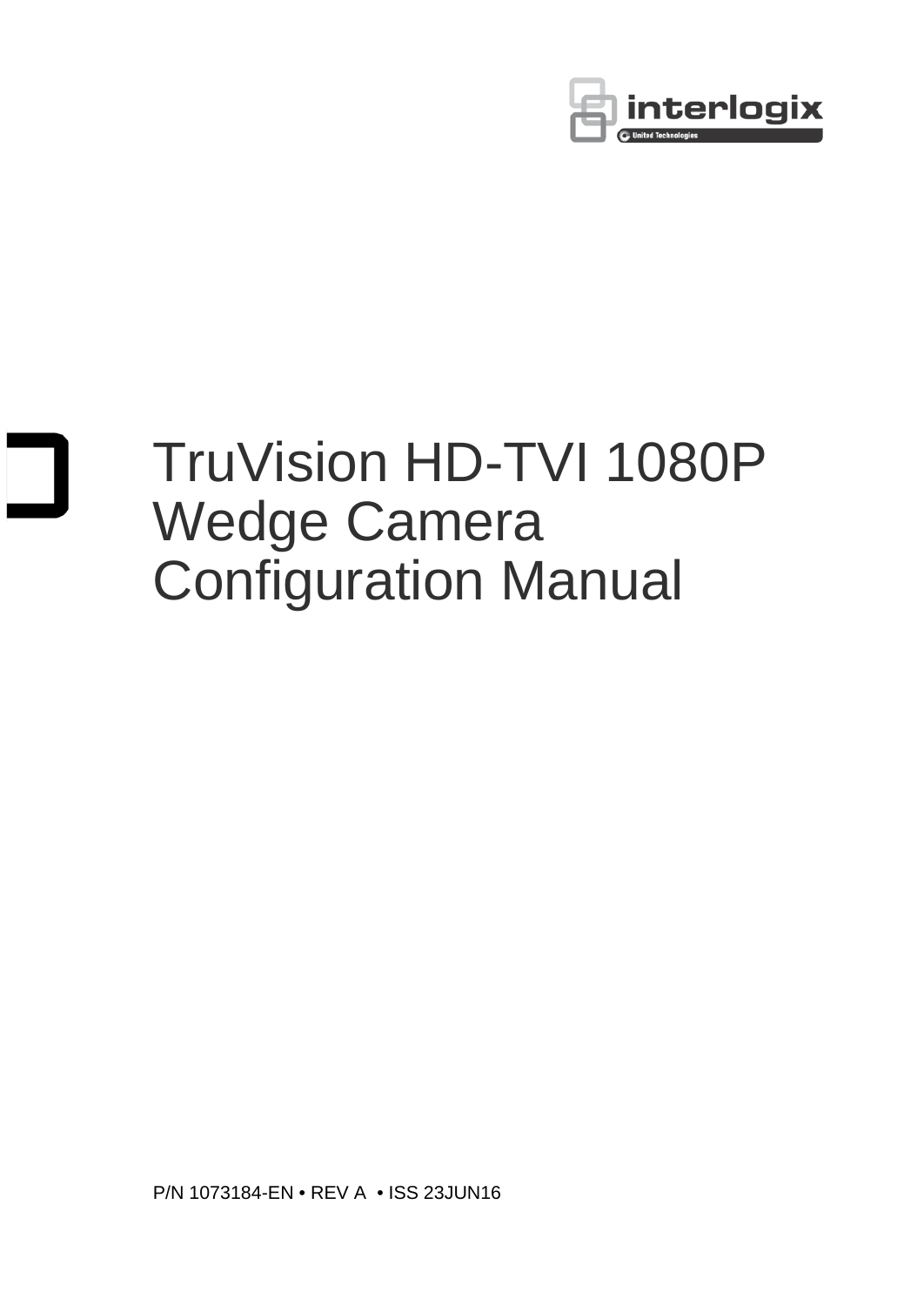| Copyright                        | © 2016 United Technologies Corporation. All rights reserved.<br>Interlogix is part of UTC Climate, Controls & Security, a unit of United<br>Technologies Corporation. |
|----------------------------------|-----------------------------------------------------------------------------------------------------------------------------------------------------------------------|
| <b>Trademarks and</b><br>patents | The TruVision and Interlogix names and logos are trademarks of<br>United Technologies.                                                                                |
|                                  | Other trade names used in this document may be trademarks or<br>registered trademarks of the manufacturers or vendors of the<br>respective products.                  |
| <b>Contact information</b>       | For contact information, see www.interlogix.com or<br>www.utcfssecurityproducts.eu.                                                                                   |
| <b>Customer support</b>          | For contact information, see www.interlogix.com or<br>www.utcfssecurityproducts.eu                                                                                    |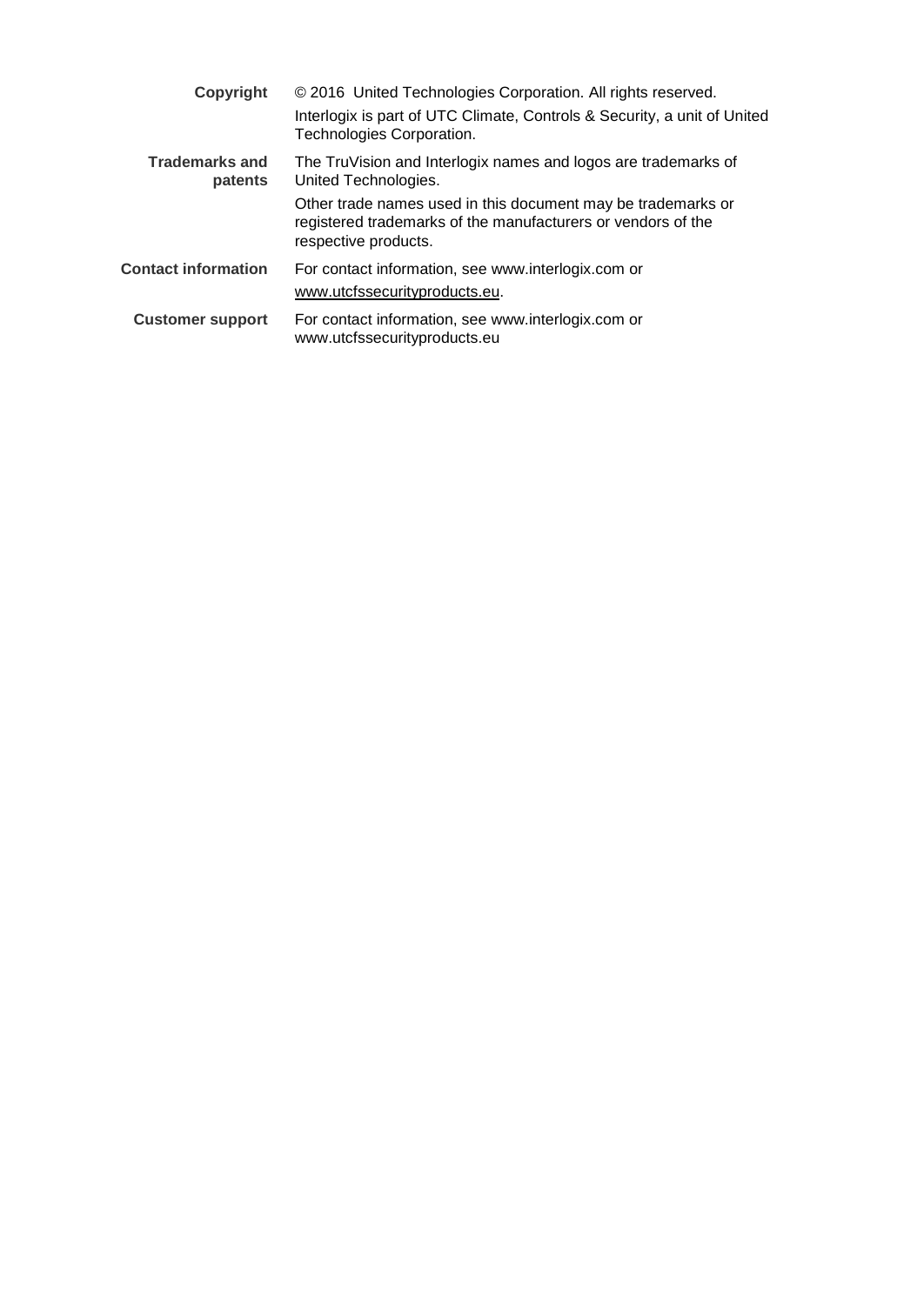# **Content**

**Introduction 2** HD-TVI 1080P Wedge Cameras 2 **Programming 2** Call up the camera OSD menu 2 **Menu tree 3 Configuration 3** Format 3 Languages 3 Main Menu 4 AE (Auto Exposure) 4 WB (White Balance) 4 Day/Night 5 Video Setting 6 Reset 6 Save & Exit 6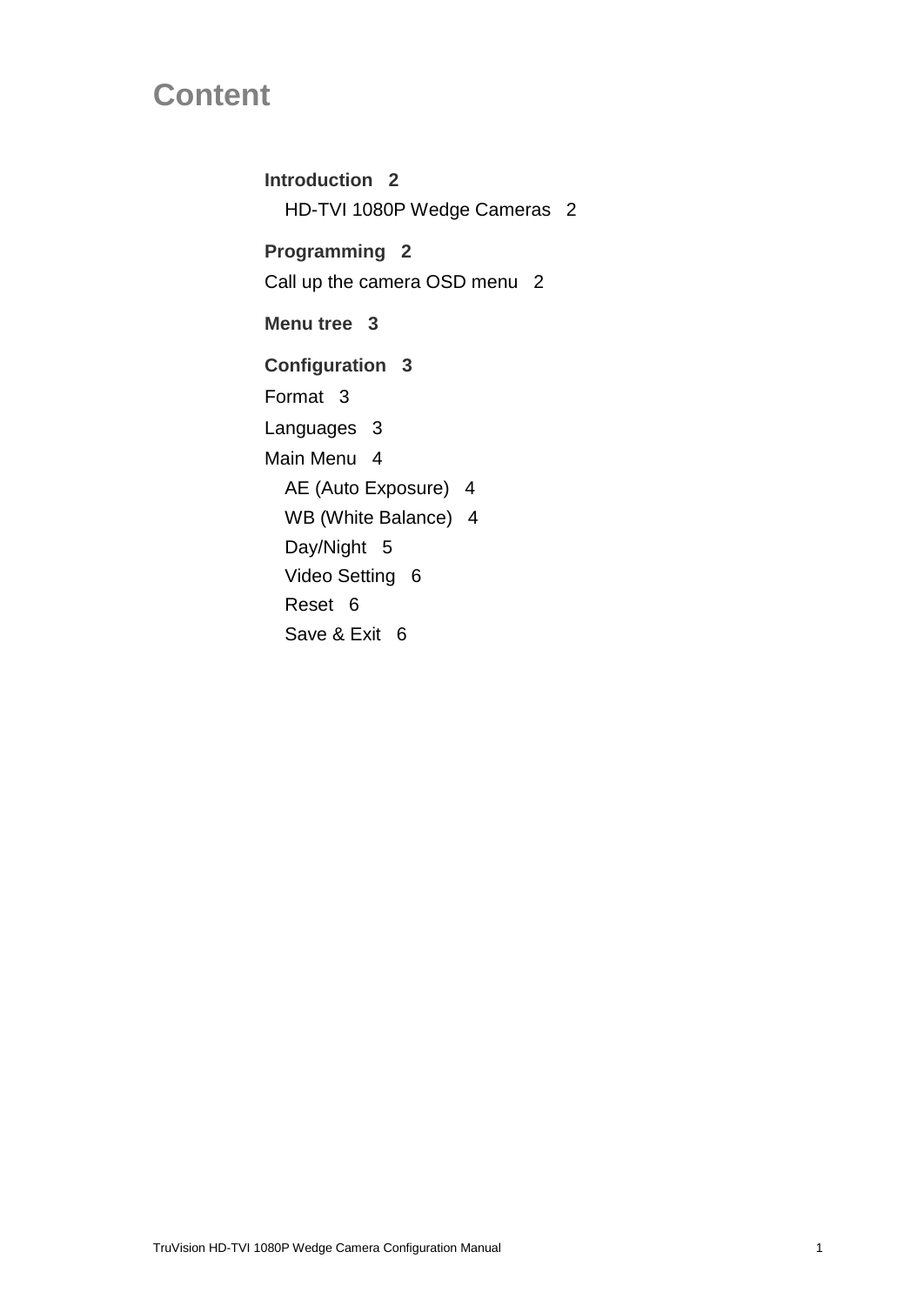# **Introduction**

This is the configuration manual for following camera models:

## **HD-TVI 1080P Wedge Cameras**

- TVW-2401 (1080P TVI Wedge Camera, Fixed Lens, IR, PAL)
- TVW-4401 (1080P TVI Wedge Camera, Fixed Lens, IR, NTSC)

# **Programming**

Once the camera has been installed, the camera can be configured using the built-in OSD (On Screen Display) button or the menu of a TVI DVR .

When you configure the camera settings via a DVR, select the PTZ protocol **TruVision Coax** and click the menu button to call up the menu.

# **Call up the camera OSD menu**

#### **To set up the camera:**

- 1. Set up the camera hardware as described in the Installation Guide.
- 2. In Camera Settings of the DVR, access the PTZ menu and set the protocol to TruVision-Coax for the TruVision HD-TVI camera.
- 3. In live view of the desired camera, click the **PTZ Control** icon on the live view toolbar to access the PTZ control panel.
- 4. To call up the camera setup menu:

From the camera, press the **Menu** button.

```
- or -
```
From the camera OSD of the DVR, select **Menu**.

 $-$  or  $-$ 

From the DVR, select **Iris+**.

The camera setup menu appears (see "Menu tree" on page 3 for the menu structure).

5. Select the menu options:

**From the DVR:** To select an OSD item, click the directional buttons up/down. To adjust the value of a selected item, click the directional buttons left/right.

**From the camera**: To select an OSD item, push the Menu button up/down. To adjust the value of a selected item, push the Menu button left/right.

- 6. Click **Iris+** to enter the submenu or to confirm the selected item.
- 7. When the setup is complete, select **Exit** and click **Iris+** to exit the camera OSD.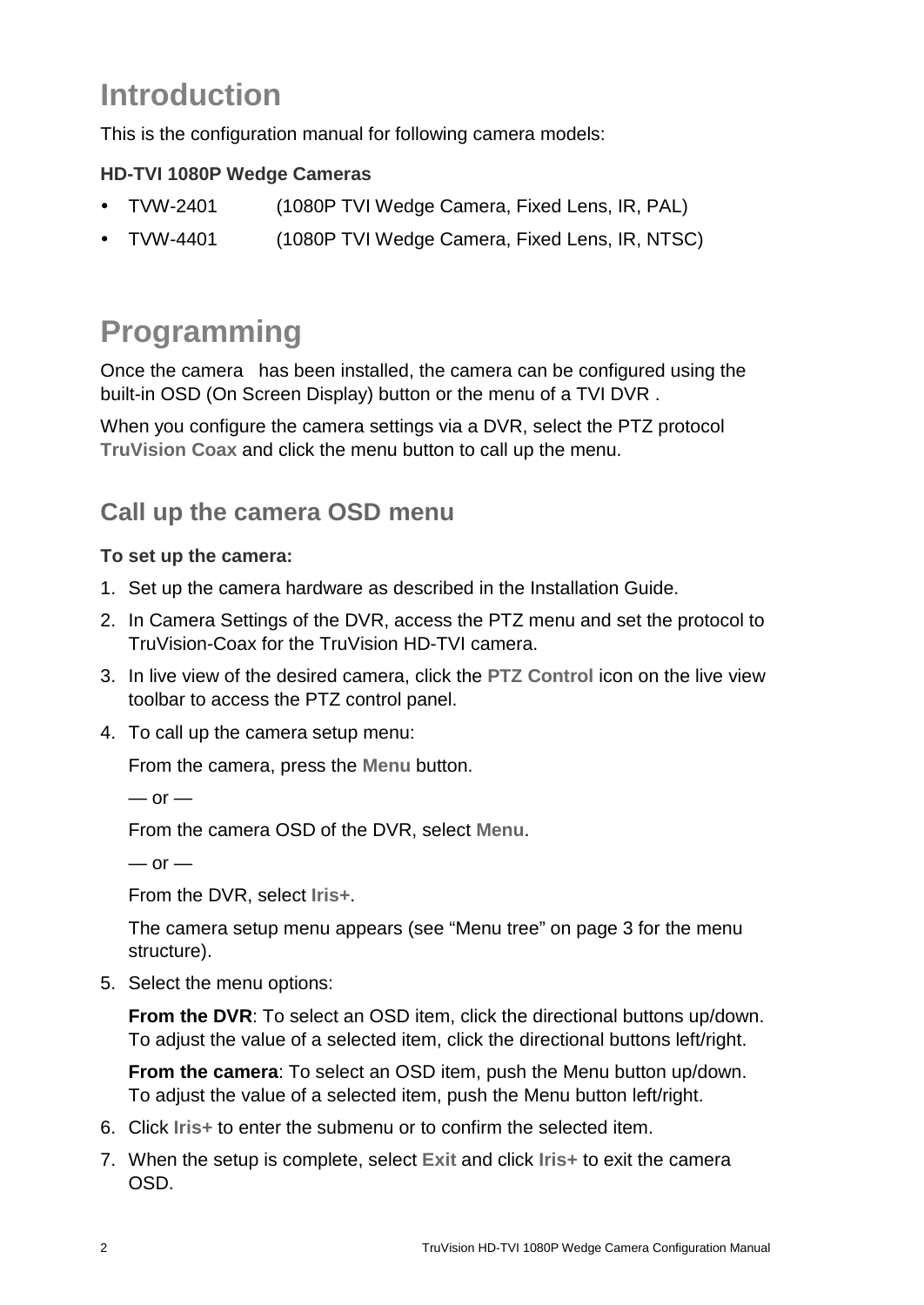**Note**: You cannot exit the camera setup menu using the Menu button on the camera.

# **Menu tree**

The menu tree for the TruVision 1080P TVI wedge camera is shown below.



# **Configuration**

This section describes how to set up the menu settings.

## **Format**

Select PAL or NTSC.

## **Languages**

Select one of the languages available: English or Chinese.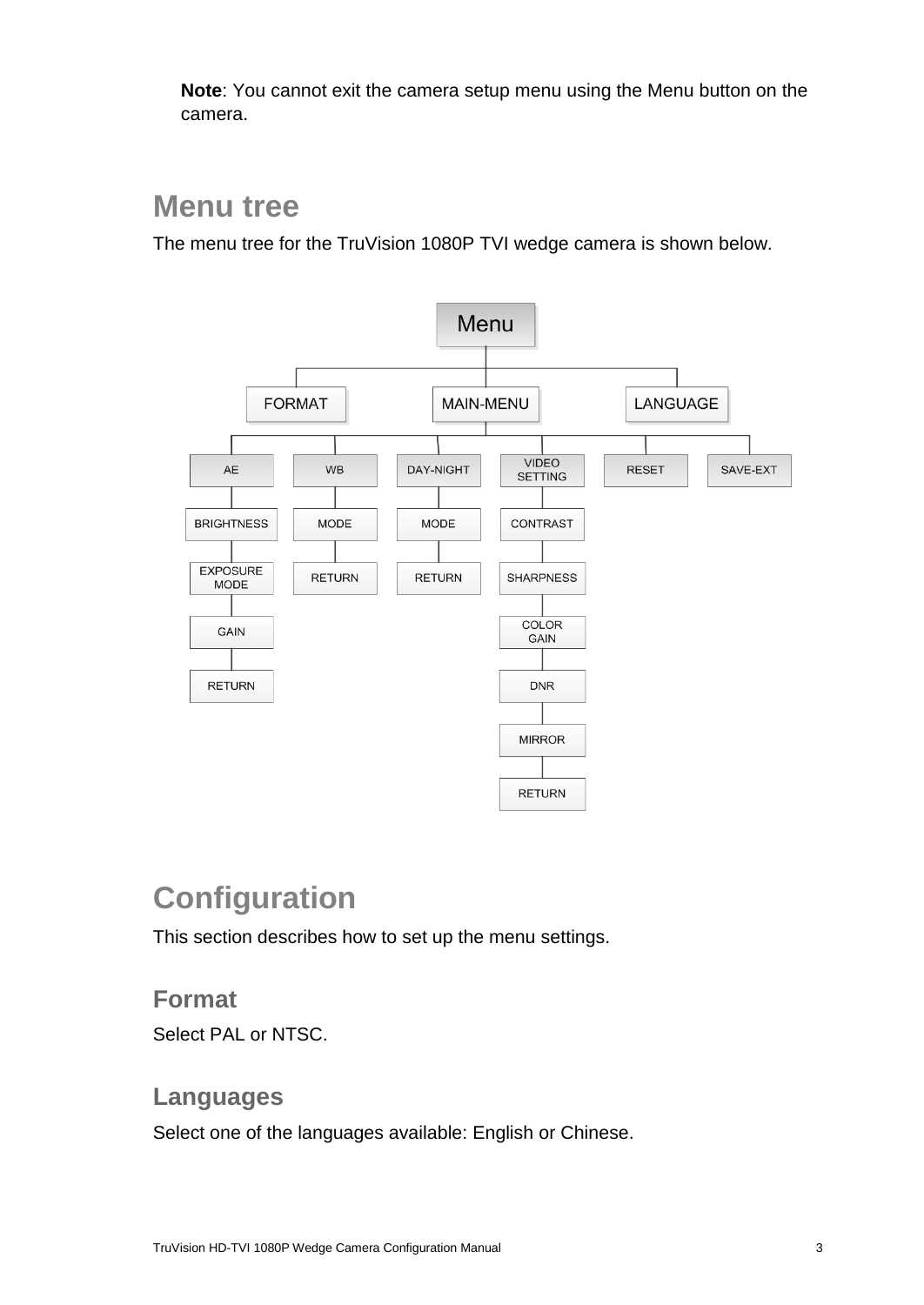## **AE (Auto Exposure)**

AE describes the brightness-related parameters. You can adjust the image brightness by using **BRIGHTNESS**, **EXPOSURE MODE**, and **GAIN** in different light conditions.



Select the following options under the AE menu:

| Brightness refers to the brightness of the image. You can set the<br>brightness value from 1 to 10 to darken or brighten the image.<br>The higher the value is, the brighter the image.                                               |
|---------------------------------------------------------------------------------------------------------------------------------------------------------------------------------------------------------------------------------------|
| You can set AE mode as GLOBAL, BLC, or WDR.                                                                                                                                                                                           |
| <b>GLOBAL</b>                                                                                                                                                                                                                         |
| GLOBAL refers to the normal exposure mode that is used to<br>adjust the situations including unusual lighting distribution,<br>variations, non-standard processing, or other conditions of under<br>exposure to get an optimum image. |
| <b>BLC (Backlight Compensation)</b>                                                                                                                                                                                                   |
| BLC compensates light to the object in the front to make it clear.<br>However, this causes the over-exposure of the background when<br>light is strong.                                                                               |
| When BLC is selected as the exposure mode, the BLC level can<br>be adjusted from 0 to 8.                                                                                                                                              |
| <b>WDR (Wide Dynamic Range)</b>                                                                                                                                                                                                       |
| The WDR function helps the camera provide clear images even<br>under backlight conditions. WDR balances the brightness level of<br>the whole image and provides clear images with details.                                            |
| It optimizes the clarity of image in poor light scene. The                                                                                                                                                                            |
| GAIN level can be set to HIGH, MIDDLE, and LOW. Select OFF<br>to disable the <b>GAIN</b> function.                                                                                                                                    |
|                                                                                                                                                                                                                                       |

**Note**: Noise will be amplified if the GAIN is on.

#### **WB (White Balance)**

WB is the white rendition function of the camera to adjust the color temperature according to the environment. It can remove the unrealistic color casts in the image. You can set the WB mode to **ATW** or **MWB**.

Select the following options under the WB menu: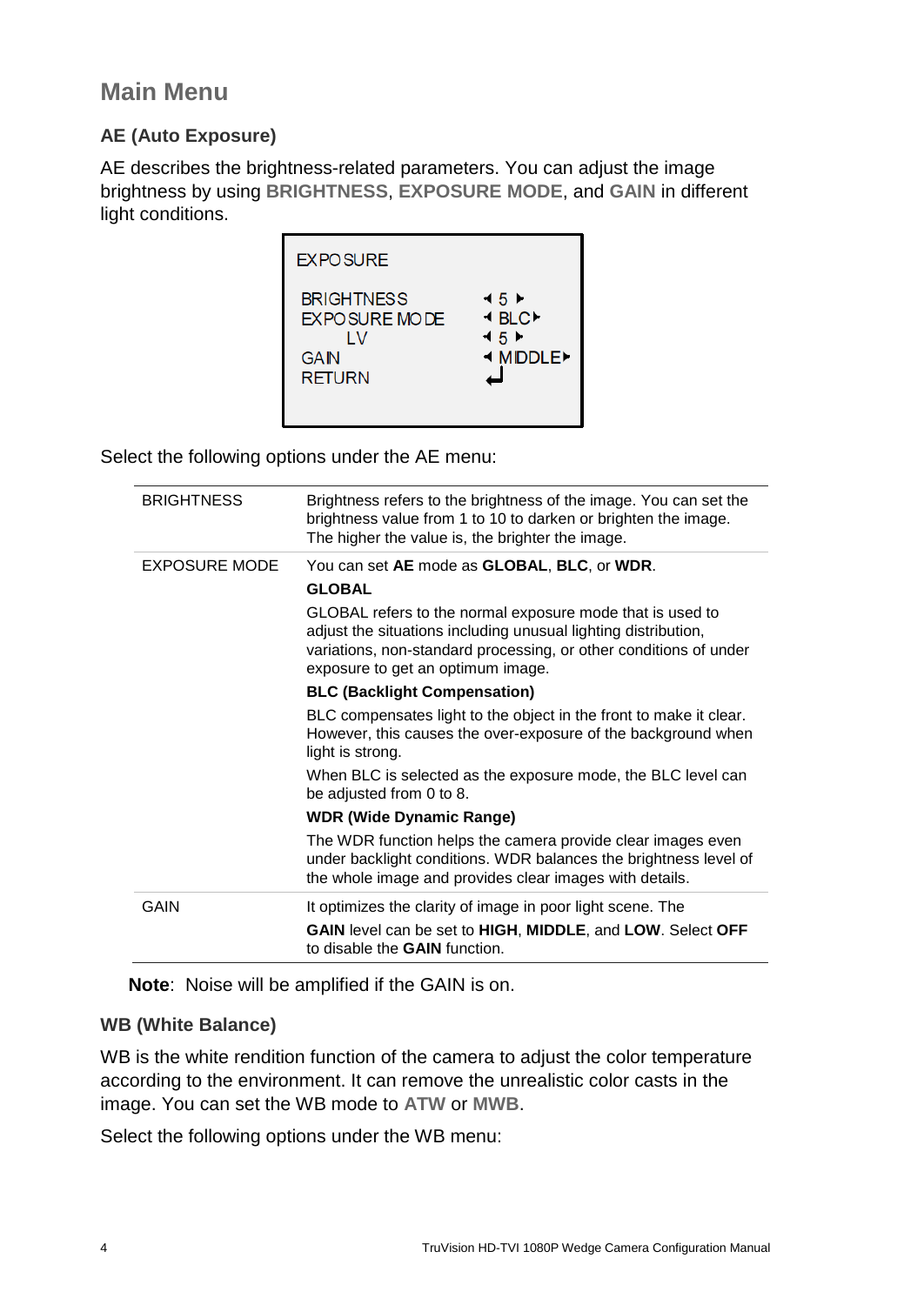| <b>ATW</b> | In ATW mode, white balance is being adjusted automatically<br>according to the color temperature of the scene illumination. |
|------------|-----------------------------------------------------------------------------------------------------------------------------|
| <b>MWB</b> | You can set the R GAIN/B GAIN value from 0 to 255 to adjust the<br>shades of red/blue color of the image.                   |
|            |                                                                                                                             |

| <b>WB</b>                                     |                                                                                                              |
|-----------------------------------------------|--------------------------------------------------------------------------------------------------------------|
| <b>MODE</b><br><b>R GAIN</b><br><b>B GAIN</b> | <b>4 MWB</b><br>$\blacktriangleleft$ 5 $\blacktriangleright$<br>$\blacktriangleleft$ 5 $\blacktriangleright$ |
| <b>RETURN</b>                                 | ப                                                                                                            |

## **Day/Night**

You can select **Color**, **B/W**, and **SMART** for DAY and NIGHT switches.

| <b>DAY/NIGHT</b>                                  |                                          |
|---------------------------------------------------|------------------------------------------|
| <b>MODE</b><br><b>INFRARED</b><br><b>SMART IR</b> | <b>I SMART</b><br><b>4 OPEN</b><br>4 1 H |
| <b>RETURN</b>                                     | ┙                                        |

Select the following options under the DAY/NIGHT menu:

| <b>COLOR</b> | The image is always in color in day mode.                                                                                                                                                                                                                                                             |
|--------------|-------------------------------------------------------------------------------------------------------------------------------------------------------------------------------------------------------------------------------------------------------------------------------------------------------|
| B/W          | The image is always in black and white. The IR LED turns on in low-<br>light conditions.                                                                                                                                                                                                              |
| <b>SMART</b> | Select OPEN/CLOSE to turn on/off INFRARED and set the value of<br>SMART IR in this menu.<br><b>INFRARED</b>                                                                                                                                                                                           |
|              | Select it to turn on/off the IR LED to respond to the requirements of<br>different lighting conditions.                                                                                                                                                                                               |
|              | <b>SMART IR</b>                                                                                                                                                                                                                                                                                       |
|              | Use the Smart IR function to adjust the light to the desired intensity<br>and to prevent the image from over exposing. The SMART IR value<br>can be adjusted from 0 to 3. The higher the value, the more obvious<br>effects are. The image is not bright and it is disabled when the value<br>$is0$ . |
|              | Day to Night                                                                                                                                                                                                                                                                                          |
|              | Set the sensitivity/threshold of the Day/Night switch. The higher the<br>value, the higher the lux value required to switch from day to night.                                                                                                                                                        |
|              | <b>Night to Day</b>                                                                                                                                                                                                                                                                                   |
|              | Set the sensitivity/threshold of the Day/Night switch. The higher the<br>value, the higher lux value required to switch from night to day.                                                                                                                                                            |